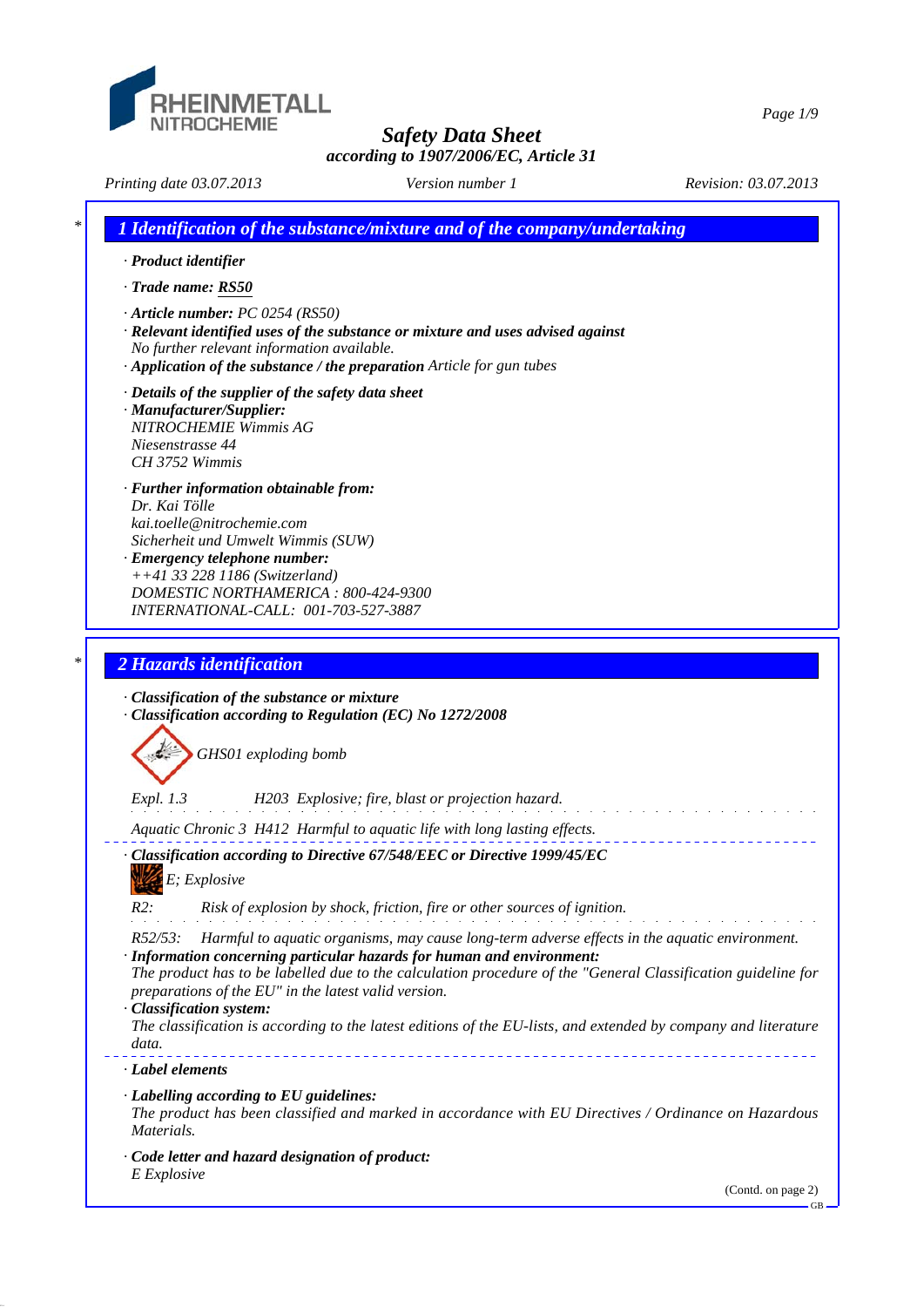

*Printing date 03.07.2013 Revision: 03.07.2013 Version number 1*

(Contd. of page 1)

### *Trade name: RS50*

*· Risk phrases:*

*2 Risk of explosion by shock, friction, fire or other sources of ignition.*

*52/53 Harmful to aquatic organisms, may cause long-term adverse effects in the aquatic environment.*

### *· Safety phrases:*

*15 Keep away from heat.*

*61 Avoid release to the environment. Refer to special instructions/safety data sheets.*

*· Other hazards*

- *· Results of PBT and vPvB assessment*
- *· PBT: Not applicable.*
- *· vPvB: Not applicable.*

## *\* 3 Composition/information on ingredients*

*· Chemical characterization: Mixtures*

*· Description: Mixture of substances listed below with nonhazardous additions.*

| $\cdot$ Dangerous components: |                                                                                                                                                                                                                                                        |       |
|-------------------------------|--------------------------------------------------------------------------------------------------------------------------------------------------------------------------------------------------------------------------------------------------------|-------|
| $CAS: 9004-70-0$              | <i>Nitrocellulose</i><br>$E$ R1-3<br>$\diamond$ Unst. Expl., H200                                                                                                                                                                                      | 94%   |
| $CAS: 21368-68-3$             | $DL-borman-2-one$<br>EINECS: 244-350-4 Xi R36/37/38; FR11<br>Flam. Sol. 2, H228; D Acute Tox. 4, H302; Skin Irrit. 2, H315; Eye Irrit. 2,<br>H319; STOT SE 3, H335                                                                                     | 4%    |
| CAS: 122-39-4                 | diphenylamine<br>EINECS: 204-539-4 $\sqrt{3}$ T R23/24/25; $\sqrt{3}$ N R50/53<br>R33<br>$\otimes$ Acute Tox. 3, H301; Acute Tox. 3, H311; Acute Tox. 3, H331; $\otimes$ STOT RE<br>2, H373; $\bigcirc$ Aquatic Acute 1, H400; Aquatic Chronic 1, H410 | $1\%$ |

*· Additional information: For the wording of the listed risk phrases refer to section 16.*

## *\* 4 First aid measures*

- *· Description of first aid measures*
- *· General information:*

*Personal protection for the First Aider.*

*Take affected persons out of danger area and lay down.*

- *· After inhalation: Supply fresh air; consult doctor in case of complaints.*
- *· After skin contact: Generally the product does not irritate the skin.*
- *· After eye contact: Rinse opened eye for several minutes under running water.*
- *· After swallowing: If symptoms persist consult doctor.*
- *· Information for doctor:*
- *· Most important symptoms and effects, both acute and delayed No further relevant information available.*
- *· Indication of any immediate medical attention and special treatment needed*
- *No further relevant information available.*

(Contd. on page 3)

.<br>CD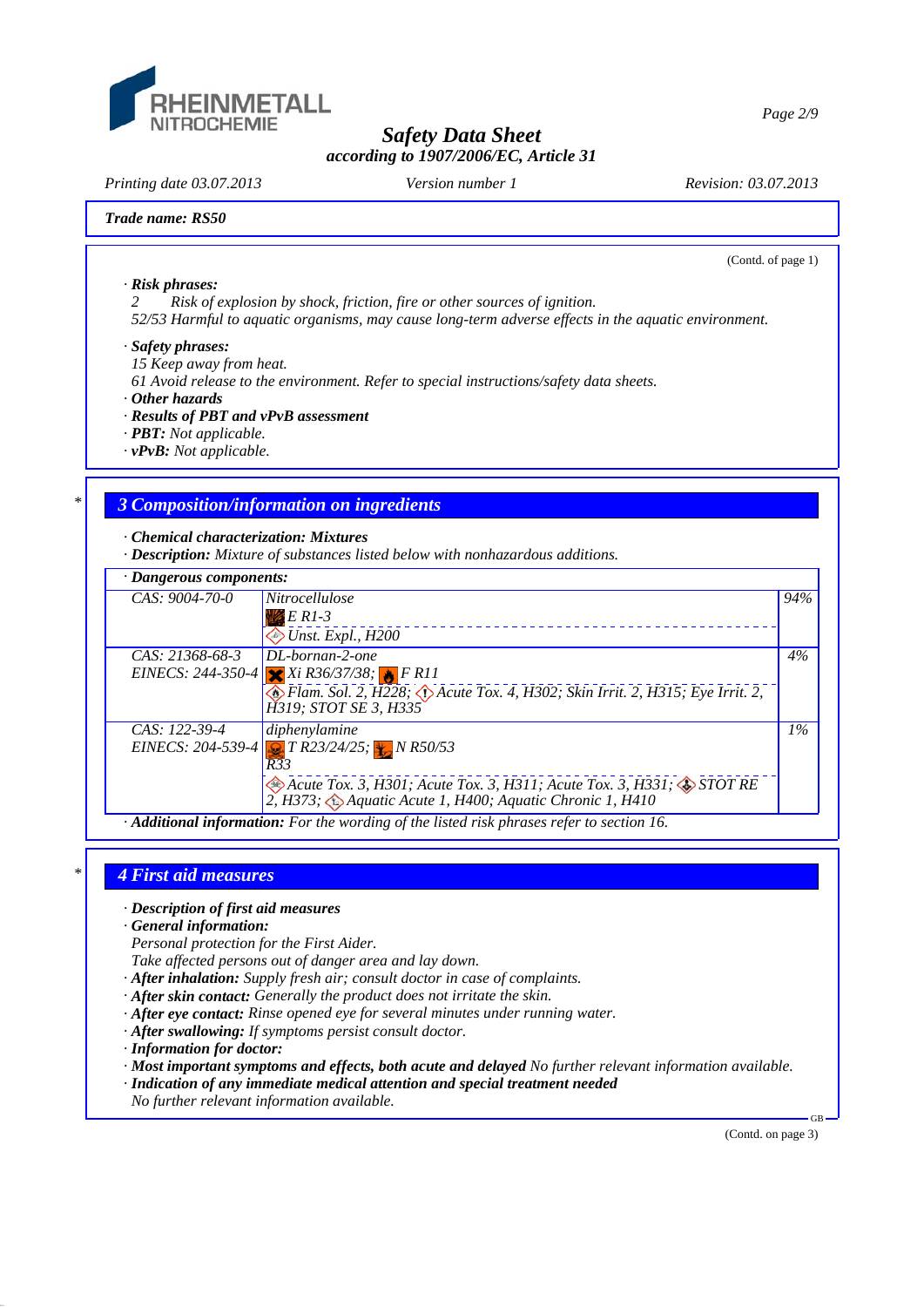

*Printing date 03.07.2013 Revision: 03.07.2013 Version number 1*

### *Trade name: RS50*

(Contd. of page 2)

## *\* 5 Firefighting measures*

- *· Extinguishing media*
- *· Suitable extinguishing agents: Water spray Water*
- *· For safety reasons unsuitable extinguishing agents: Carbon dioxide Sand Extinguishing powder Foam*
- *· Special hazards arising from the substance or mixture No further relevant information available.*
- *· Advice for firefighters*
- *· Protective equipment: Wear self-contained respiratory protective device.*

## *\* 6 Accidental release measures*

- *· Personal precautions, protective equipment and emergency procedures Keep away from ignition sources. Remove persons from danger area.*
- *· Environmental precautions: Inform respective authorities in case of seepage into water course or sewage system. Do not allow to enter sewers/ surface or ground water.*
- *· Methods and material for containment and cleaning up: Pick up mechanically.*
- *· Reference to other sections*
- *See Section 7 for information on safe handling.*
- *See Section 8 for information on personal protection equipment.*
- *See Section 13 for disposal information.*

# *\* 7 Handling and storage*

#### *· Handling:*

- *· Precautions for safe handling Open and handle receptacle with care.*
- *· Information about fire and explosion protection: Keep ignition sources away - Do not smoke. Protect from heat. Prevent impact and friction.*
- *· Conditions for safe storage, including any incompatibilities*
- *· Storage:*
- *· Requirements to be met by storerooms and receptacles: storage facility for explosives · Information about storage in one common storage facility:*
- *only storage facility for explosives pay attention to the compatibility group*
- *· Further information about storage conditions: Protect from heat and direct sunlight.*
- *· Storage class: 1*
- *· Specific end use(s) No further relevant information available.*

(Contd. on page 4)

GB

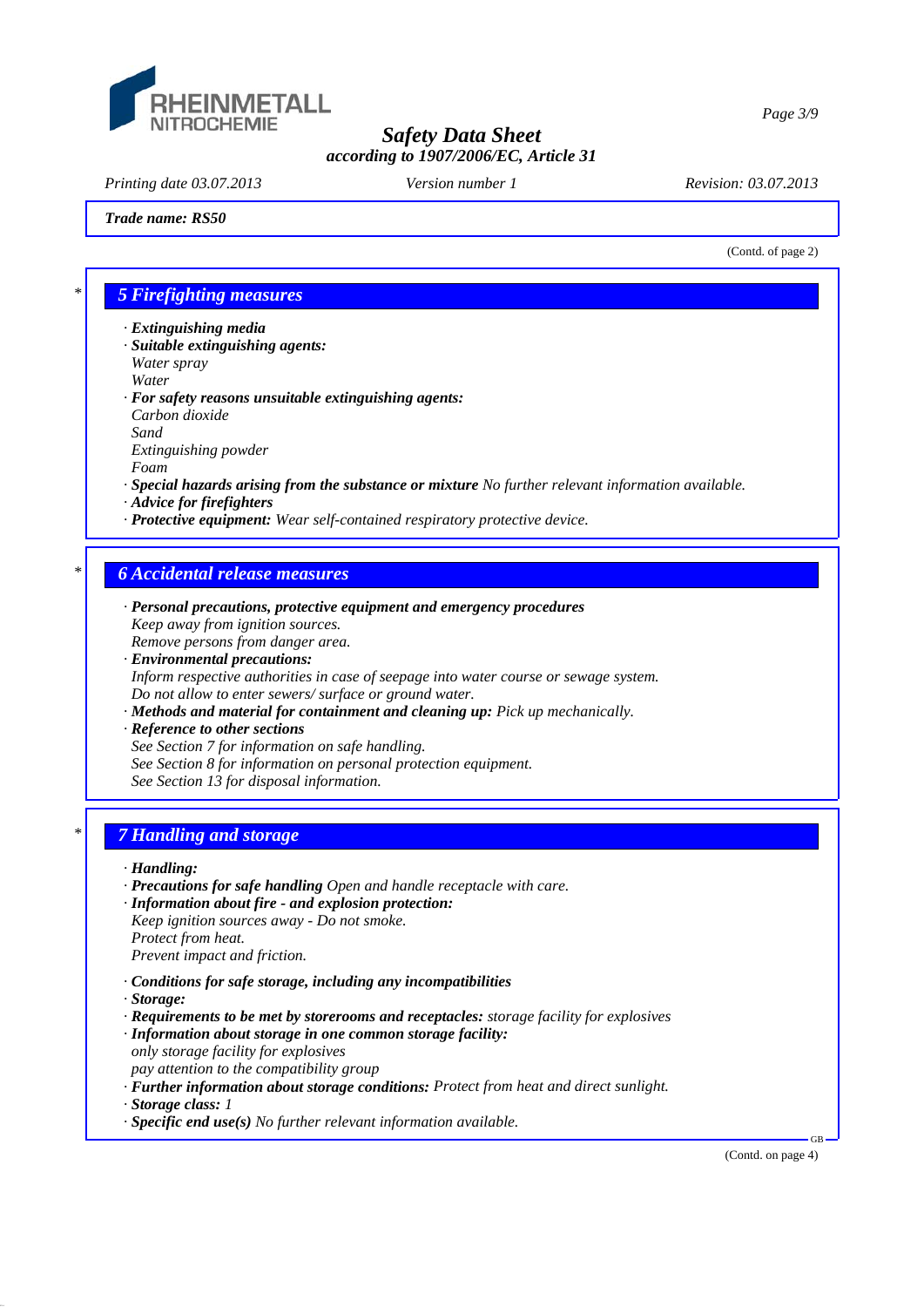

*Page 4/9*

*Safety Data Sheet according to 1907/2006/EC, Article 31*

*Printing date 03.07.2013 Revision: 03.07.2013 Version number 1*

*Trade name: RS50*

(Contd. of page 3)

## *\* 8 Exposure controls/personal protection*

*· Additional information about design of technical facilities: No further data; see item 7.*

- *· Control parameters*
- *· Ingredients with limit values that require monitoring at the workplace:*

### *122-39-4 diphenylamine*

*WEL Short-term value: 20 mg/m³*

*Long-term value: 10 mg/m³*

*· Additional information: The lists valid during the making were used as basis.*

- *· Exposure controls*
- *· Personal protective equipment:*
- *· General protective and hygienic measures:*
- *Wash hands before breaks and at the end of work.*
- *Standarts of Personal Protective Equipment*
- *Respiratory protection EN 136, 140, 149*

*Eye protection EN 166 Body protection EN 340, 463, 468, 943-1, 943-2*

- *Protection of hands EN 374*
- *Safety shoes EN-ISO 20345*
- *· Respiratory protection: Not required.*
- *· Protection of hands:*

*The glove material has to be impermeable and resistant to the product/ the substance/ the preparation. Selection of the glove material on consideration of the penetration times, rates of diffusion and the degradation*

*· Material of gloves*

*The selection of the suitable gloves does not only depend on the material, but also on further marks of quality and varies from manufacturer to manufacturer. As the product is a preparation of several substances, the resistance of the glove material can not be calculated in advance and has therefore to be checked prior to the application.*

*· Penetration time of glove material*

*The exact break trough time has to be found out by the manufacturer of the protective gloves and has to be observed.*

- *· For the permanent contact in work areas without heightened risk of injury (e.g. Laboratory) gloves made of the following material are suitable:*
- *Nitrile rubber, NBR*
- *Butyl rubber, BR*
- *· For the permanent contact gloves made of the following materials are suitable:*
- *antistatic gloves (Nomex) over disposable gloves (nitrile or butylrubber)*
- *· For the permanent contact of a maximum of 15 minutes gloves made of the following materials are suitable:*
- *Butyl rubber, BR*
- *Nitrile rubber, NBR*
- *· Eye protection: Safety glasses*
- *· Body protection: use antistatic protective work clothing*

(Contd. on page 5)

GB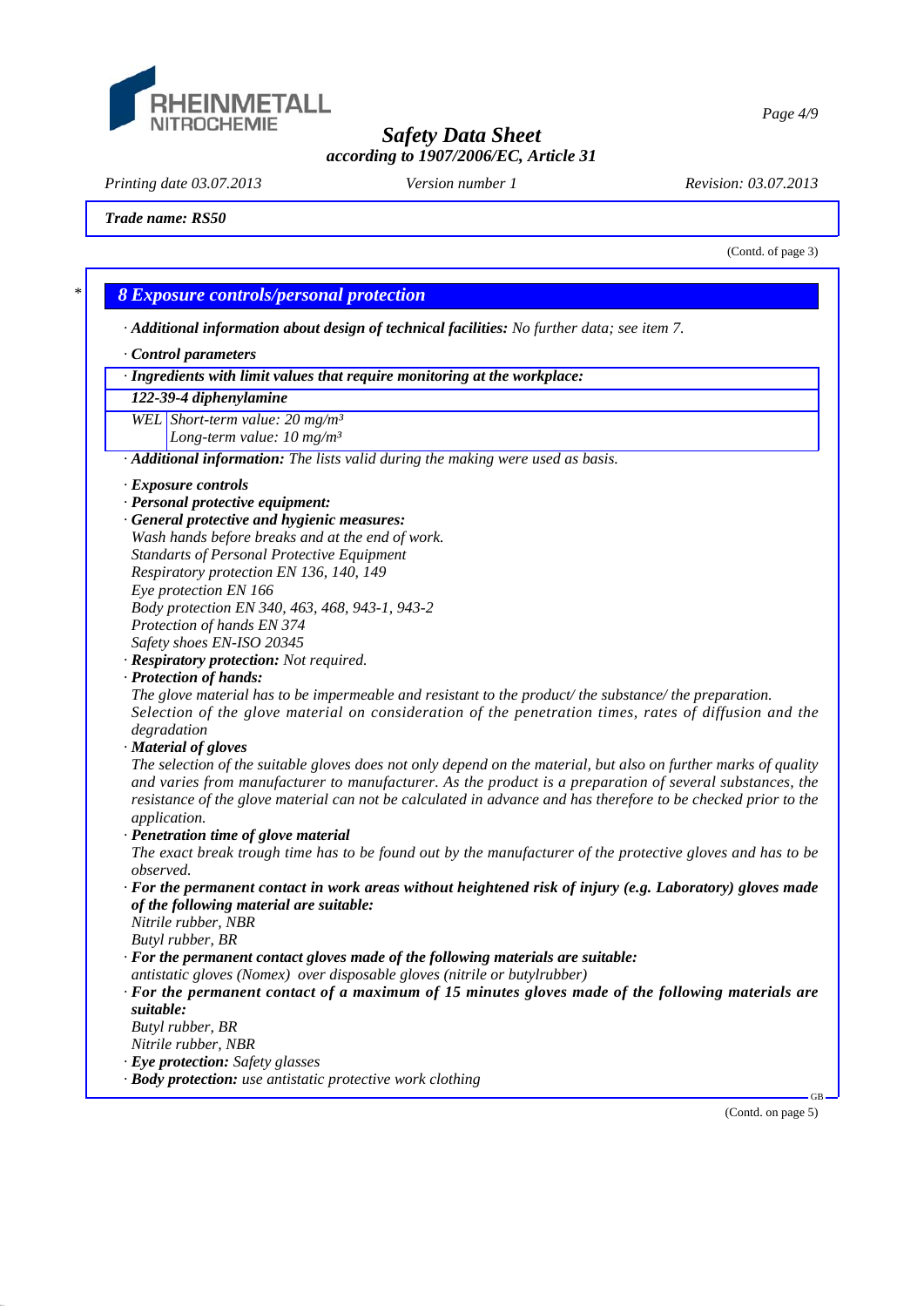

*Page 5/9*

# *Safety Data Sheet according to 1907/2006/EC, Article 31*

*Printing date 03.07.2013 Revision: 03.07.2013 Version number 1*

*Trade name: RS50*

(Contd. of page 4)

| · Information on basic physical and chemical properties<br><b>General Information</b>                                                 |                                                                                                                                                                      |
|---------------------------------------------------------------------------------------------------------------------------------------|----------------------------------------------------------------------------------------------------------------------------------------------------------------------|
| $\cdot$ Appearance:                                                                                                                   |                                                                                                                                                                      |
| Form:                                                                                                                                 | Solid                                                                                                                                                                |
| Colour:                                                                                                                               | According to product specification                                                                                                                                   |
| $\cdot$ Odour:                                                                                                                        | Characteristic                                                                                                                                                       |
| Odour threshold:                                                                                                                      | Not determined.                                                                                                                                                      |
| $\cdot$ Change in condition<br><b>Melting point/Melting range: Undetermined.</b><br><b>Boiling point/Boiling range:</b> Undetermined. |                                                                                                                                                                      |
| · Flash point:                                                                                                                        | Not applicable.                                                                                                                                                      |
| · Flammability (solid, gaseous): Not determined.                                                                                      |                                                                                                                                                                      |
| · Ignition temperature:                                                                                                               | ca. 170 $^{\circ}C$                                                                                                                                                  |
| $\cdot$ Self-igniting:                                                                                                                | Product is not selfigniting.                                                                                                                                         |
| · Danger of explosion:                                                                                                                | sensitive to detonation blast (detonator) - Explosive with or without conact<br>with air<br>Risk of explosion by shock, friction, fire or other sources of ignition. |
| $\cdot$ Density:                                                                                                                      | Not determined.                                                                                                                                                      |
| $\cdot$ Other information                                                                                                             | No further relevant information available.                                                                                                                           |

# *\* 10 Stability and reactivity*

- *· Reactivity*
- *· Chemical stability*
- *· Thermal decomposition / conditions to be avoided: No decomposition if used according to specifications.*
- *· Possibility of hazardous reactions*
- *Flammable.*
- *Danger of explosion.*
- *· Conditions to avoid No further relevant information available.*
- *· Incompatible materials:*
- *reducer*
- *acid*

*Oxidiser*

*· Hazardous decomposition products: Nitrogen oxides*

# *11 Toxicological information*

*· Information on toxicological effects*

*· Acute toxicity:*

*· LD/LC50 values relevant for classification:*

*122-39-4 diphenylamine*

*Oral LD50 1230 mg/kg (mouse)*

*1120 mg/kg (rat)*

(Contd. on page 6)

GB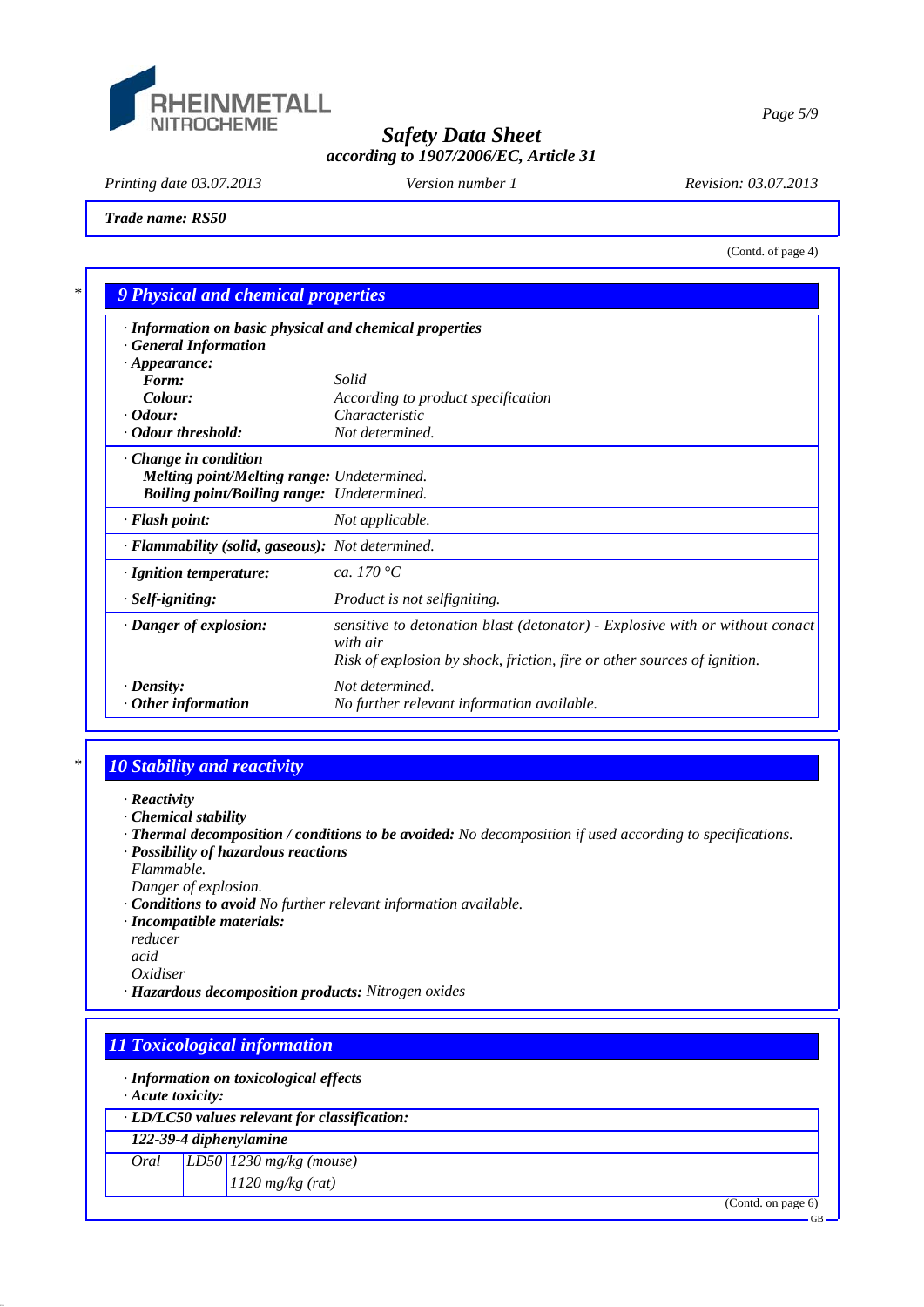

*Printing date 03.07.2013 Revision: 03.07.2013 Version number 1*

(Contd. of page 5)

*Trade name: RS50*

*Dermal LD50 >5000 mg/kg (rabbit)*

*· Primary irritant effect:*

*· on the skin: No irritant effect.*

*· on the eye: No irritating effect.*

*· Sensitization: No sensitizing effects known.*

## *12 Ecological information*

| $\cdot$ Aquatic toxicity:               |                                                                                                                                                                                                   |  |  |
|-----------------------------------------|---------------------------------------------------------------------------------------------------------------------------------------------------------------------------------------------------|--|--|
| 122-39-4 diphenylamine                  |                                                                                                                                                                                                   |  |  |
| <i>EC50</i>                             | 4.76 $mg/l$ (pho)                                                                                                                                                                                 |  |  |
|                                         | $EC50/24h$ 2.3 mg/l (D1)                                                                                                                                                                          |  |  |
|                                         | $1000$ mg/l (psf)                                                                                                                                                                                 |  |  |
|                                         | $IC50/72h$ 1.5 mg/l (desmodesmus subspicatus)                                                                                                                                                     |  |  |
|                                         | LC50/96h 3.79 mg/l (Pimephales promelas)                                                                                                                                                          |  |  |
|                                         | · Persistence and degradability No further relevant information available.                                                                                                                        |  |  |
|                                         |                                                                                                                                                                                                   |  |  |
|                                         | · Behaviour in environmental systems:                                                                                                                                                             |  |  |
|                                         | · Bioaccumulative potential No further relevant information available.                                                                                                                            |  |  |
|                                         | · Mobility in soil No further relevant information available.                                                                                                                                     |  |  |
|                                         |                                                                                                                                                                                                   |  |  |
|                                         | · Remark: Harmful to fish                                                                                                                                                                         |  |  |
|                                         |                                                                                                                                                                                                   |  |  |
|                                         | · Additional ecological information:                                                                                                                                                              |  |  |
|                                         |                                                                                                                                                                                                   |  |  |
|                                         | Water hazard class 3 (German Regulation) (Self-assessment): extremely hazardous for water<br>Do not allow product to reach ground water, water course or sewage system, even in small quantities. |  |  |
|                                         |                                                                                                                                                                                                   |  |  |
| · Ecotoxical effects:<br>General notes: | Danger to drinking water if even extremely small quantities leak into the ground.                                                                                                                 |  |  |
|                                         | Harmful to aquatic organisms                                                                                                                                                                      |  |  |
| $\cdot$ <b>PBT:</b> Not applicable.     | · Results of PBT and vPvB assessment                                                                                                                                                              |  |  |
| $\cdot v$ PvB: Not applicable.          |                                                                                                                                                                                                   |  |  |

## *\* 13 Disposal considerations*

*· Waste treatment methods*

*· Recommendation*

*Must not be disposed together with household garbage. Do not allow product to reach sewage system. · European waste catalogue 160403*

*· Uncleaned packaging:*

*· Recommendation: Disposal must be made according to official regulations.*

(Contd. on page 7)

GB

*Page 6/9*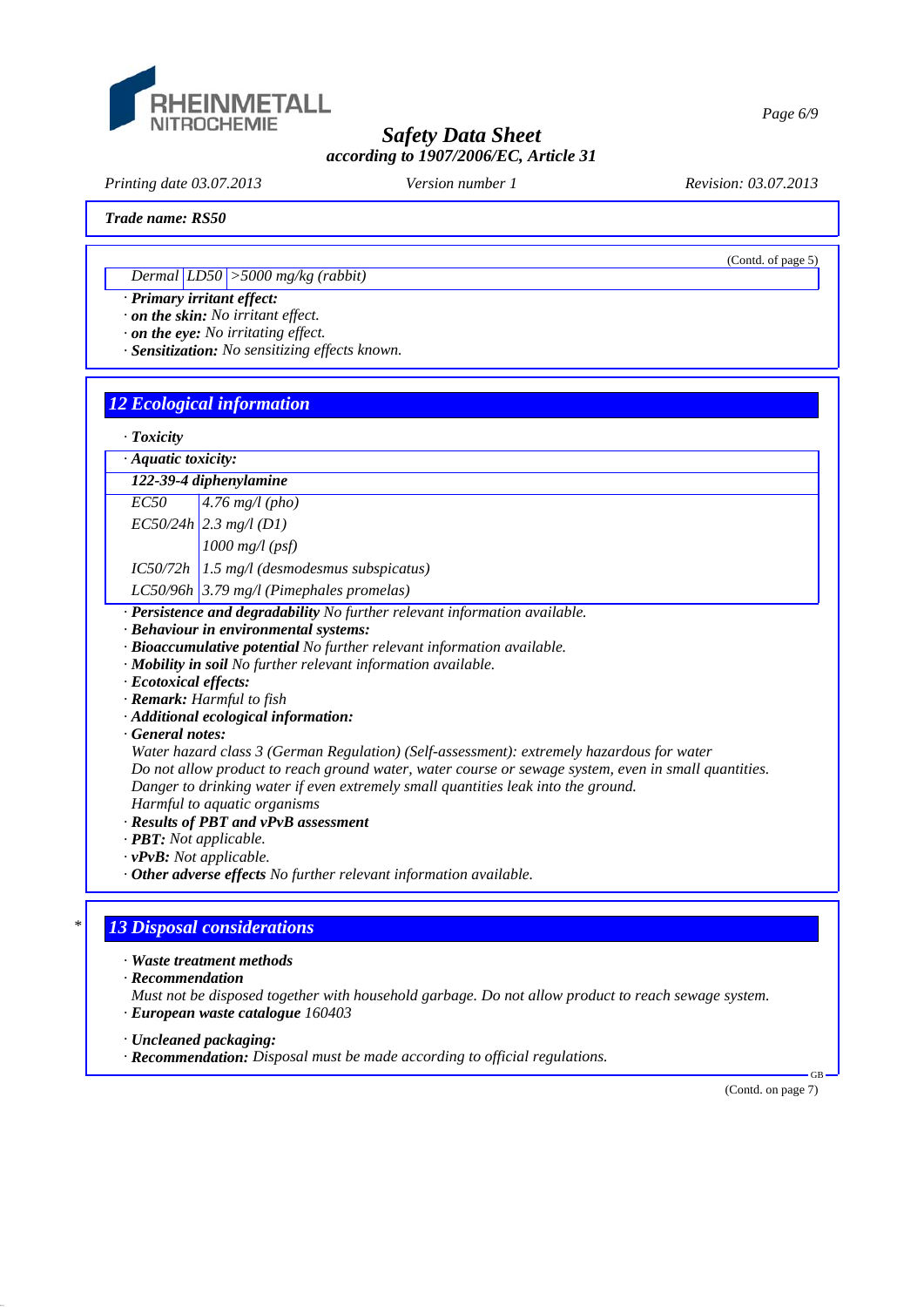

*Printing date 03.07.2013 Revision: 03.07.2013 Version number 1*

*Trade name: RS50*

(Contd. of page 6)

*Page 7/9*

| <b>14 Transport information</b>                                                   |                                                               |  |
|-----------------------------------------------------------------------------------|---------------------------------------------------------------|--|
| · UN-Number<br>ADR, IMDG, IATA                                                    | <b>UN0161</b>                                                 |  |
| · UN proper shipping name<br>$-ADR$<br>· IMDG, IATA                               | 0161 TREIBLADUNGSPULVER<br>POWDER, SMOKELESS                  |  |
| · Transport hazard class(es)                                                      |                                                               |  |
| $\cdot$ ADR                                                                       |                                                               |  |
| · Class<br>· Label                                                                | $1(1.3C)$ Explosive substances and articles.<br>$\mathcal{I}$ |  |
|                                                                                   |                                                               |  |
| · Class<br>· Label                                                                | 1 Explosive substances and articles.<br>$\mathcal{I}$         |  |
| · Packing group<br>· ADR, IMDG, IATA                                              | II                                                            |  |
| · Environmental hazards:<br>· Marine pollutant:                                   | N <sub>o</sub>                                                |  |
| · Special precautions for user<br>· Danger code (Kemler):                         | Warning: Explosive substances and articles.<br>$\mathcal{I}$  |  |
| Transport in bulk according to Annex II of<br><b>MARPOL73/78 and the IBC Code</b> | Not applicable.                                               |  |
| · Transport/Additional information:                                               |                                                               |  |
| $\cdot$ ADR<br>$\cdot$ Limited quantities (LQ)                                    | $\theta$                                                      |  |
| · UN "Model Regulation":                                                          | UN0161, POWDER, SMOKELESS, 1.3C (1), II                       |  |

# *\* 15 Regulatory information*

*· Safety, health and environmental regulations/legislation specific for the substance or mixture*

*· Labelling according to EU guidelines:*

*The product has been classified and marked in accordance with EU Directives / Ordinance on Hazardous Materials.*

*· Code letter and hazard designation of product: E Explosive*

(Contd. on page 8)

GB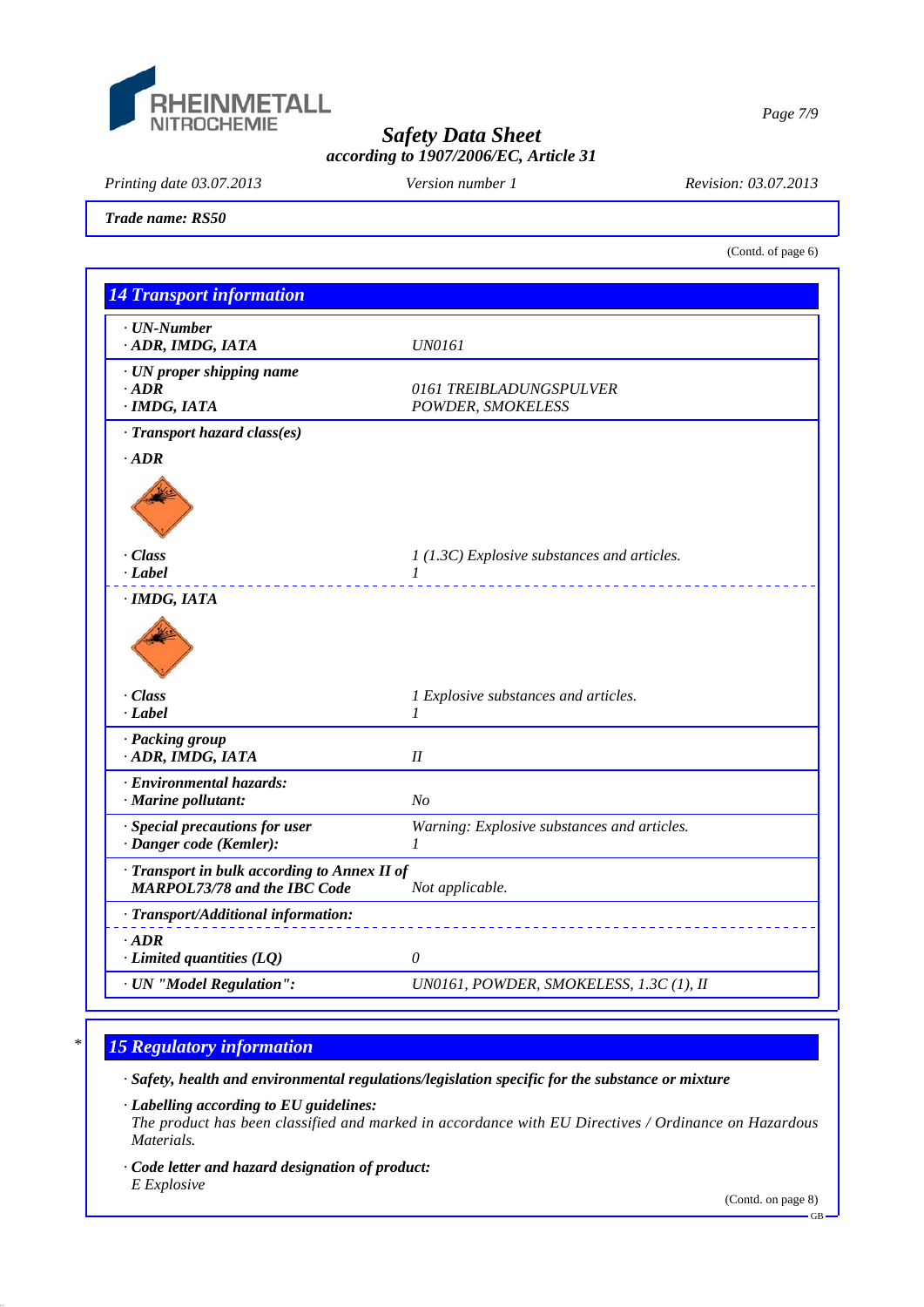

*Printing date 03.07.2013 Revision: 03.07.2013 Version number 1*

(Contd. of page 7)

*Page 8/9*

*· Risk phrases:*

*2 Risk of explosion by shock, friction, fire or other sources of ignition.*

*52/53 Harmful to aquatic organisms, may cause long-term adverse effects in the aquatic environment.*

### *· Safety phrases:*

*15 Keep away from heat.*

*61 Avoid release to the environment. Refer to special instructions/safety data sheets.*

### *· National regulations:*

| Class   Share in % |
|--------------------|
|                    |

*· Chemical safety assessment: A Chemical Safety Assessment has not been carried out.*

### *16 Other information*

*This information is based on our present knowledge. However, this shall not constitute a guarantee for any specific product features and shall not establish a legally valid contractual relationship.*

### *· Relevant phrases*

*H200 Unstable explosives.*

- *H228 Flammable solid.*
- *H301 Toxic if swallowed.*
- *H302 Harmful if swallowed.*
- *H311 Toxic in contact with skin.*
- *Causes skin irritation*
- *H319 Causes serious eye irritation.*
- *H331 Toxic if inhaled.*
- *H335 May cause respiratory irritation.*
- *H373 May cause damage to organs through prolonged or repeated exposure.*
- *H400 Very toxic to aquatic life.*
- *H410 Very toxic to aquatic life with long lasting effects.*
- *R1 Explosive when dry.*
- *R11 Highly flammable.*

*R23/24/25 Toxic by inhalation, in contact with skin and if swallowed.*

*R3 Extreme risk of explosion by shock, friction, fire or other sources of ignition.*

*R33 Danger of cumulative effects.*

*R36/37/38 Irritating to eyes, respiratory system and skin.*

*R50/53 Very toxic to aquatic organisms, may cause long-term adverse effects in the aquatic environment.*

*· Department issuing MSDS: Abteilung Sicherheit und Umweltschutz*

#### *· Contact:*

*Hr. Dr. Kai Tölle*

*e-mail: kai.toelle@nitrochemie.com*

*· Abbreviations and acronyms:*

*RID: Règlement international concernant le transport des marchandises dangereuses par chemin de fer (Regulations Concerning the International Transport of Dangerous Goods by Rail) IATA-DGR: Dangerous Goods Regulations by the "International Air Transport Association" (IATA)*

- *ICAO: International Civil Aviation Organization*
- *ICAO-TI: Technical Instructions by the "International Civil Aviation Organization" (ICAO)*

*ADR: Accord européen sur le transport des marchandises dangereuses par Route (European Agreement concerning the International Carriage of Dangerous Goods by Road)*

*IMDG: International Maritime Code for Dangerous Goods*

- *IATA: International Air Transport Association*
- *GHS: Globally Harmonized System of Classification and Labelling of Chemicals EINECS: European Inventory of Existing Commercial Chemical Substances*

(Contd. on page 9)

GB